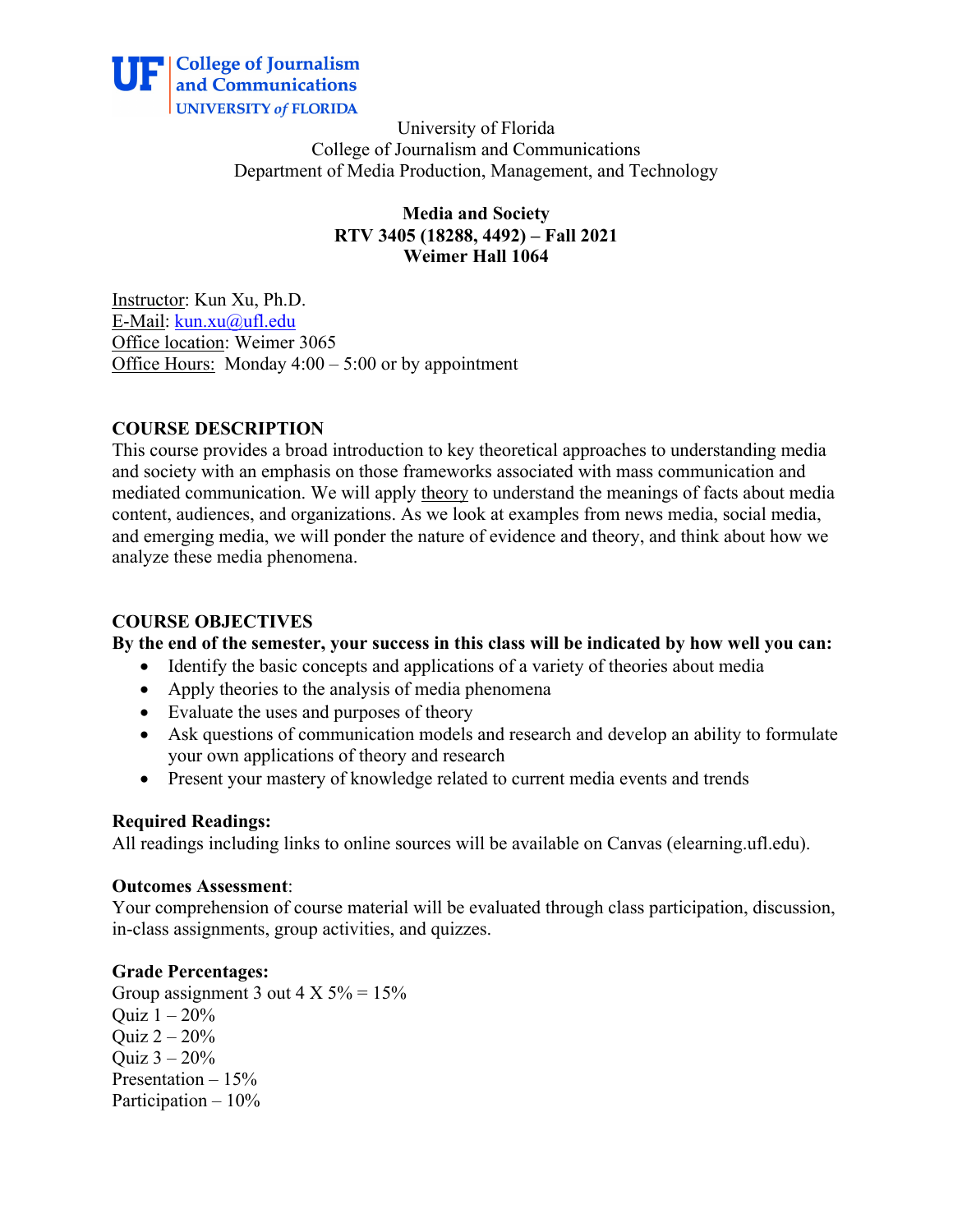#### **Grade Equivalents (%):**

|                      | $A = 93-100$      | $A = 90-92.99$   |
|----------------------|-------------------|------------------|
| $B+=87-89.99$        | $B = 83 - 86.99$  | $B = 80 - 82.99$ |
| $C_{+} = 77 - 79.99$ | $C = 73 - 76.99$  | $C = 70-72.99$   |
| $D+=67-69.99$        | $D = 63-66.99$    | $D = 60-62.99$   |
|                      | $E = 0 - 59.99\%$ |                  |

# **Grading Criteria:**

- $A =$  an earned grade that represents outstanding and exceptional work
- $B =$  an earned grade indicating competent, above average work
- $C =$  an earned grade for work that is average and/or merely fulfills the basics of the assignment and lacks some important connection to the course material
- $D =$  an earned grade given to work that does not fulfill the conditions of the assignment and lacks connection with the course material in multiple ways
- $E =$  an earned failing grade for late work, poorly executed work, plagiarism or other failure to adhere to the requirements of academic integrity.

Specific grading policies at UF can be accessed at https://catalog.ufl.edu/UGRD/academicregulations/grades-grading-policies/

# **ASSIGNMENTS**

*Participation*

- Participation includes responding to questions in class, making insightful and respectful comments or asking thoughtful and constructive questions in class.
- Read the assigned chapters and materials for class. Without being prepared, discussion will not be of any help to you. Failure to do the assigned reading will affect your written assignments and exam results because information will be either missed or misunderstood.
- The instructor will sometimes propose one or two questions toward the end of the class. Students are expected to turn in short but thoughtful answers as in-class assignments. These answers will be counted as part of attendance score.
- Please let your voice be heard in class. We are all active participants in learning and without everyone's willingness to be part of that learning we lose out on an enriching experience.
- Attendance is taken randomly throughout the semester. It is the responsibility of the students to attend class and arrive on time for scheduled class sessions. You can have two unexcused absence from class. But starting the third absence, each absence will reduce your participation grade by 2 points until your total participation grade is zero.

# *Presentation*

Students are required to deliver an in-class presentation. Students need to sign up their presentation date at the beginning of the semester. The presentation should be split into a formal presentation and a discussion session.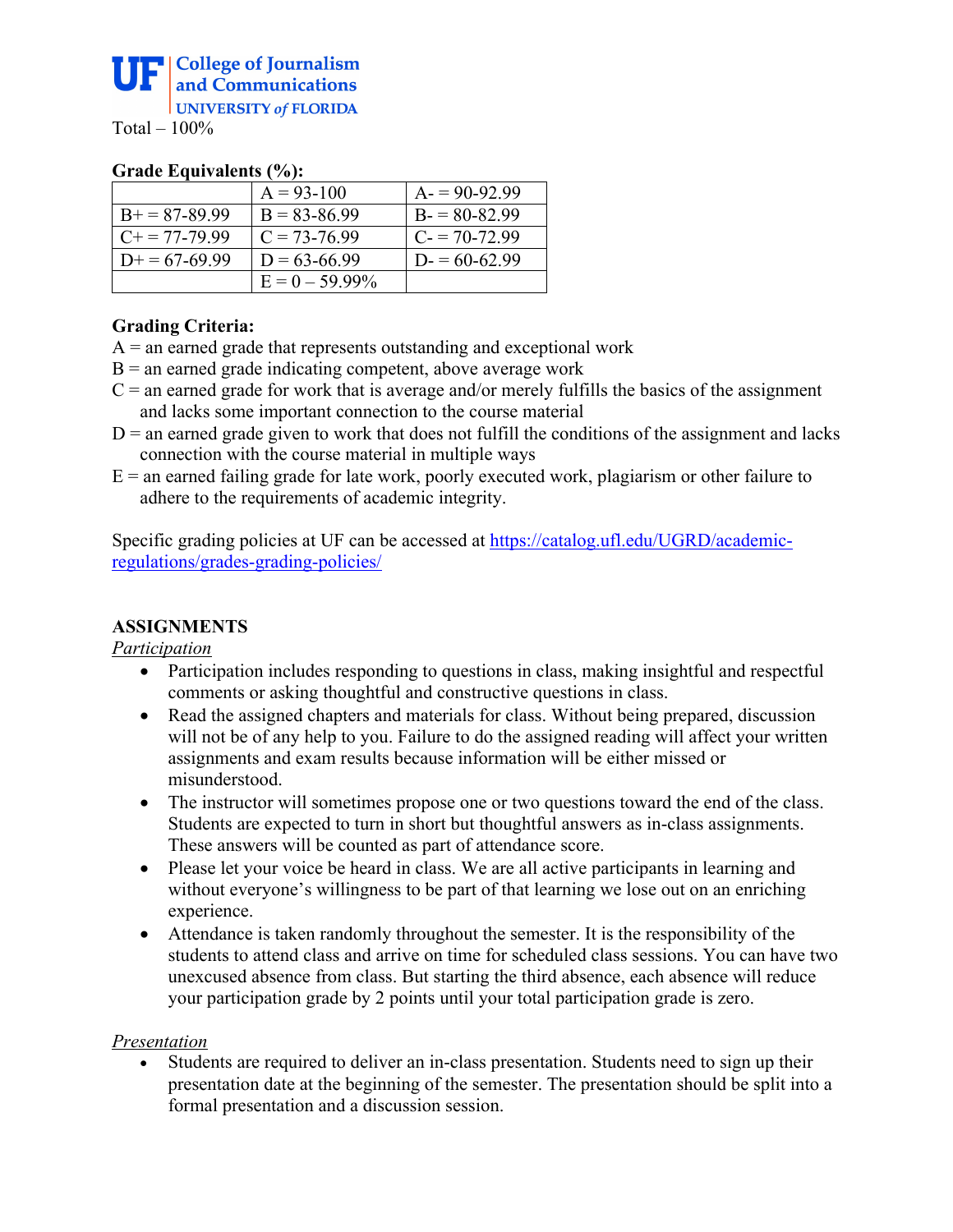**THE College of Journalism** and Communications UNIVERSITY of FLORIDA

- Students first need to choose their presentation topics. It is highly recommended that students contact the instructor at least one week prior to the presentation to get approval of the topic.
- The presenters should organize a short discussion session. The presenters are expected to ask at least 2 questions about their presentation topics. They are also expected to answer audiences' questions. Interaction with audiences is strongly encouraged.
- Specific instructions will be provided in class.

#### *Quizzes*

• There will be three quizzes in this class, each worth 20 points. The quizzes will consist of multiple-choice questions and T or F questions. The quizzes will be held during class time  $(5:10 - 8:10 \text{ Monday})$ .

#### *Group assignments*

• The purpose of group assignments is to give you a chance to exchange ideas with other students, which is the best way to learn. Group assignments require collaboration with others, an important professional skill. Three out of four in-class group assignments will count toward your final grade. For each assignment, groups will receive a specific task, and each group will submit a handwritten response to the task signed by each group member. Three highest grades will be counted toward your final grade.

#### *Extra credits*

- Up to 3 extra credits (out of 100) will be offered for research participation through CJC's SONA research management system (https://ufl-cjc.sona-systems.com). Please register a SONA account and choose studies to participate in to receive extra credits for this class.
- Check SONA regularly to see what studies have become available. Typically, it is not until around maybe the third week of the semester that studies will become available. You should NOT wait until the last minute to sign up for participation because people tend to procrastinate, and research opportunities will be limited by the end of the semester. Please see this video below for how to set up your SONA account: https://youtu.be/\_1OnT2ZU6QQ
- If you have any questions, please contact the CJC SONA administrator through this email: uf-cjc-sonasystems@jou.ufl.edu
- \*\*\*It is important that you allocate SONA credits to the correct course section. If you incorrectly allocated your credits to the wrong course number, contact the SONA administrators before the semester ends. If you do not correctly allocate your credits to this course, I will not be able to see your extra credits and your extra credits will not be added to your grade.

# **COURSE POLICIES**

# *Classroom Etiquette*

• The class does not tolerate harassment. Harassment consists of abusive behavior directed toward an individual or group because of race, ethnicity, ancestry, national origin, religion, gender, sexual orientation, age, physical or mental disability, including learning disability, mental retardation and past/present history of a mental disorder.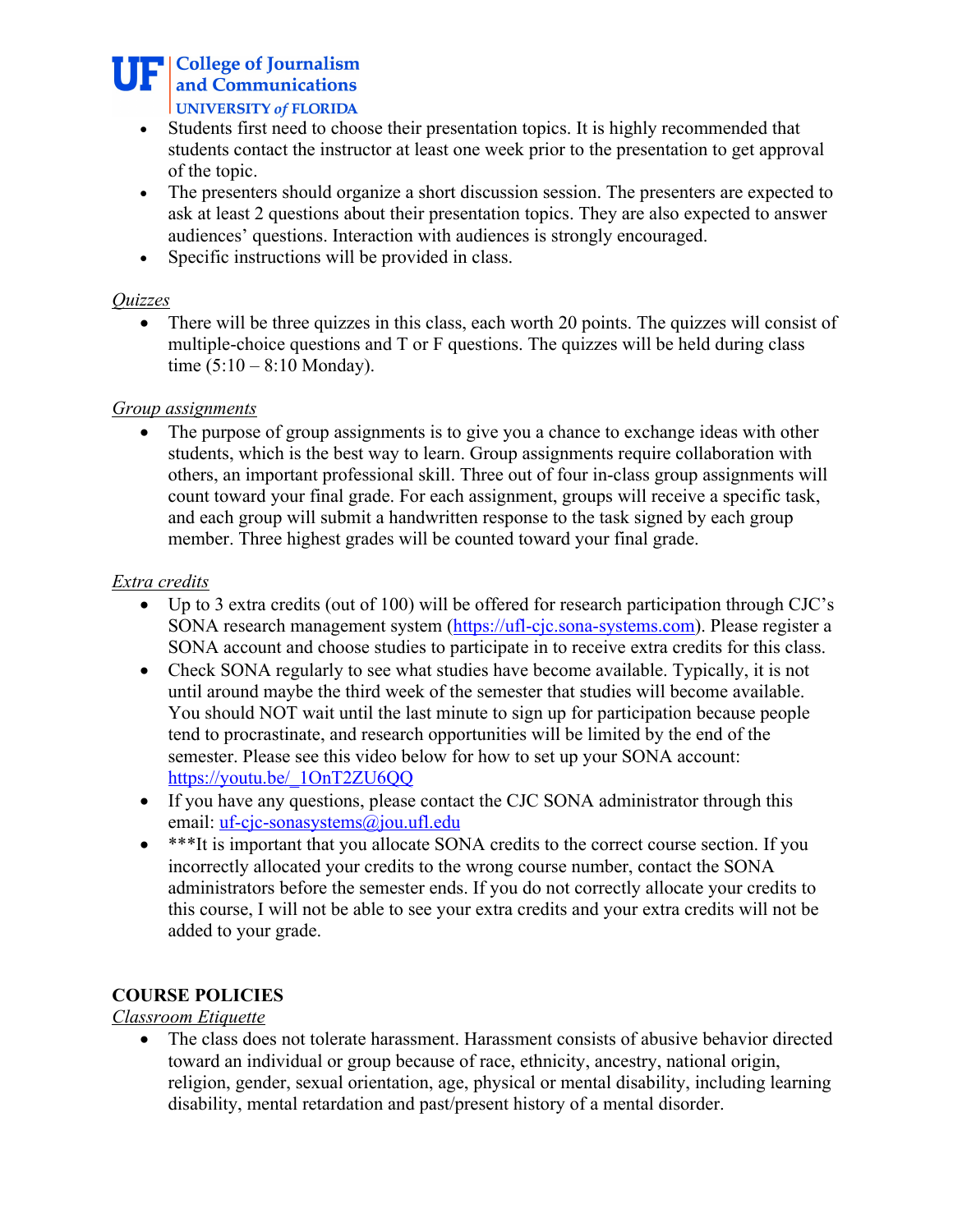# **THE College of Journalism** and Communications UNIVERSITY of FLORIDA

- The instructor expects that all students are adults and behave as adults. Students should behave in a professional manner throughout the semester and not engage in making excuses for not completing course requirements and leaving assignments to the last minute.
- Act professional when contacting the instructor. For example, emails should include subjects. Put the course name in the subject line. Be respectful to your TA or the instructor. Do not expect an immediate answer to email questions. The instructor and TA try best to reply within 48 hours.
- It is solely the responsibility of the students to ensure all assignments reach the instructor. No dispensations will be granted for lost or misplaced assignments. Assignments must be submitted electronically to Canvas by the due date**.** There are no exceptions to this policy. (Of course, assignments can always be submitted early.) It is strongly recommended that students keep a backup copy of all work they submit in the course. Do not submit assignments via email unless required.
- Students are allowed to record video or audio of class lectures. However, the purposes for which these recordings may be used are strictly controlled. The only allowable purposes are (1) for personal educational use, (2) in connection with a complaint to the university, or (3) as evidence in, or in preparation for, a criminal or civil proceeding. All other purposes are prohibited. Specifically, students may not publish recorded lectures without the written consent of the instructor. A "class lecture" is an educational presentation intended to inform or teach enrolled students about a particular subject, including any instructor-led discussions that form part of the presentation, and delivered by any instructor hired or appointed by the University, or by a guest instructor, as part of a University of Florida course. A class lecture does not include lab sessions, student presentations, clinical presentations such as patient history, academic exercises involving solely student participation, assessments (quizzes, tests, exams), field trips, private conversations between students in the class or between a student and the faculty or lecturer during a class session. Publication without permission of the instructor is prohibited. To "publish" means to share, transmit, circulate, distribute, or provide access to a recording, regardless of format or medium, to another person (or persons), including but not limited to another student within the same class section. Additionally, a recording, or transcript of a recording, is considered published if it is posted on or uploaded to, in whole or in part, any media platform, including but not limited to social media, book, magazine, newspaper, leaflet, or third party note/tutoring services. A student who publishes a recording without written consent may be subject to a civil cause of action instituted by a person injured by the publication and/or discipline under UF Regulation 4.040 Student Honor Code and Student Conduct Code

# *Attendance*

- Under no circumstances should a student email the instructor requesting class notes. Any missed work should be obtained from a classmate. I will not be available before or after class to re-teach lectures.
- There are **NO** make-ups for any of the assignments or quizzes. If an extreme circumstance arises, please contact me.

# *Academic Honesty/Policy on Plagiarism*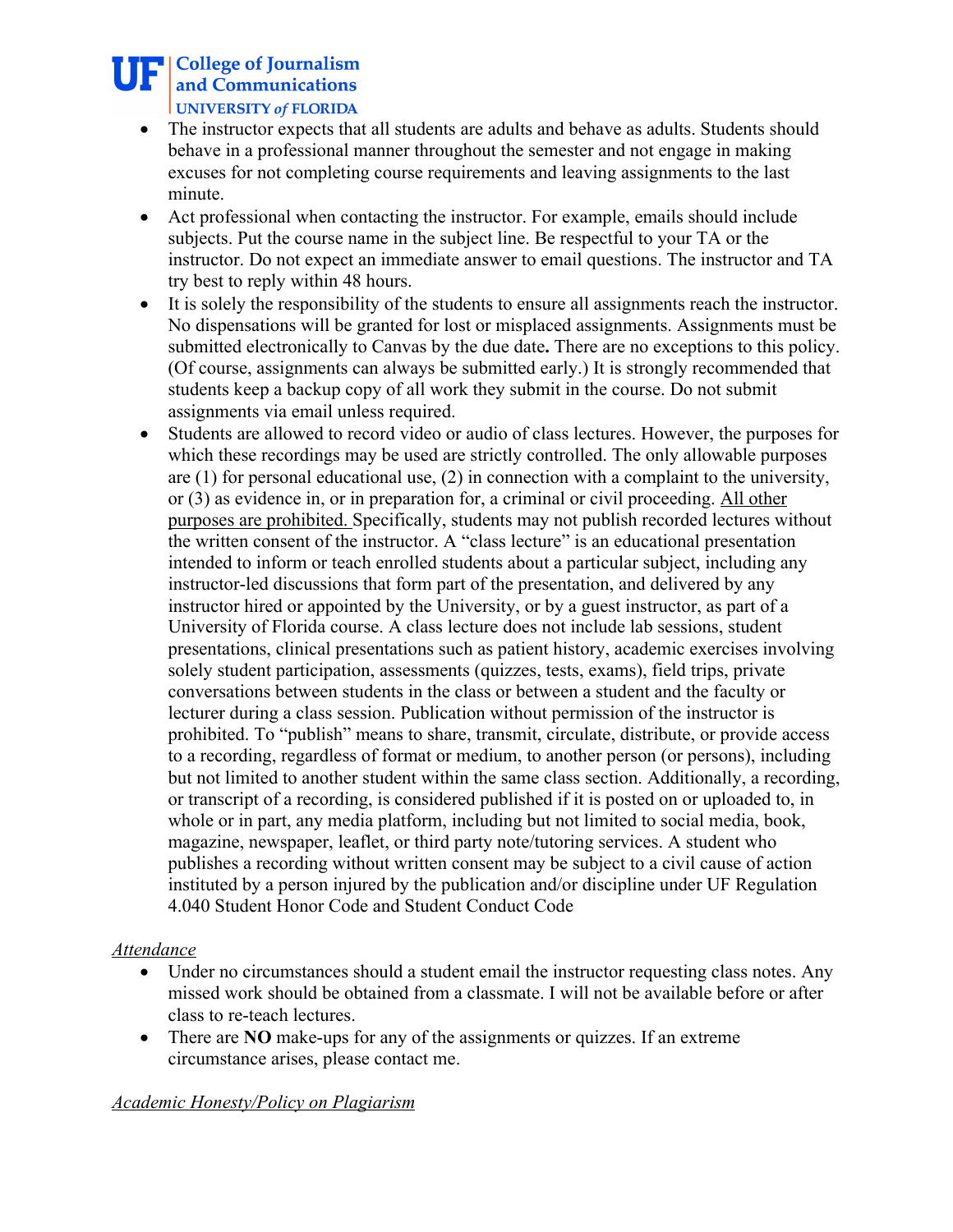# **THE College of Journalism** and Communications

#### **UNIVERSITY of FLORIDA**

Honesty is expected in all assignments, exams, and presentations. All writing submitted to this course must be your original work. Use the American Psychological Association (APA) citation format including quoting and paraphrasing in your writing. **Plagiarism is the most extreme form of academic dishonesty and will result in failing this course and possible removal from the university.** Plagiarism includes cheating on assigned work, submitting the same paper for two courses, buying papers, turning in someone else's work for your own use. All UF students are bound by The Honor Pledge which states, "We, the members of the University of Florida community, pledge to hold ourselves and our peers to the highest standards of honor and integrity by abiding by the Honor Code." Specific honor code can be accessed at https://sccr.dso.ufl.edu/process/student-conduct-code/

#### *Grade Appeals*

If a student believes he/she have legitimate grounds on which to dispute a grade on a particular assignment, the student may submit a formal written appeal to the instructor within 10 days of receiving the original grade. The appeal must provide rationale for why the current grade is inaccurate. Feelings are not criteria. Once the student has submitted a formal grade appeal and all the supporting evidence including the graded copy of the assignment in question, the instructor will carefully examine the assignment and provide a new grade. Once the instructor has entered the final grade to the university system, that grade will not be changed under any circumstances.

#### *Accommodations for Special Needs:*

Any student who has a need for accommodation based on the impact of a documented disability, including special accommodations for access to technology resources and electronic instructional materials required for the course, should first register with the Disability Resource Center (352-392-8565, https://disability.ufl.edu/students/get-started/) by providing appropriate documentation. Once registered, students will receive an accommodation letter which must be presented to the instructor when requesting accommodation. Please contact me to discuss the specific situation by the end of the second week of classes or as soon as practical.

#### *Course Evaluations*

Students are expected to provide professional and respectful feedback on the quality of instruction in this course by completing course evaluations online via GatorEvals. Guidance on how to give feedback in a professional and respectful manner is available at https://gatorevals.aa.ufl.edu/students/. Students will be notified when the evaluation period opens, and can complete evaluations through the email they receive from GatorEvals, in their Canvas course menu under GatorEvals, or via https://ufl.bluera.com/ufl/. Summaries of course evaluation results are available to

students at https://gatorevals.aa.ufl.edu/public-results/."